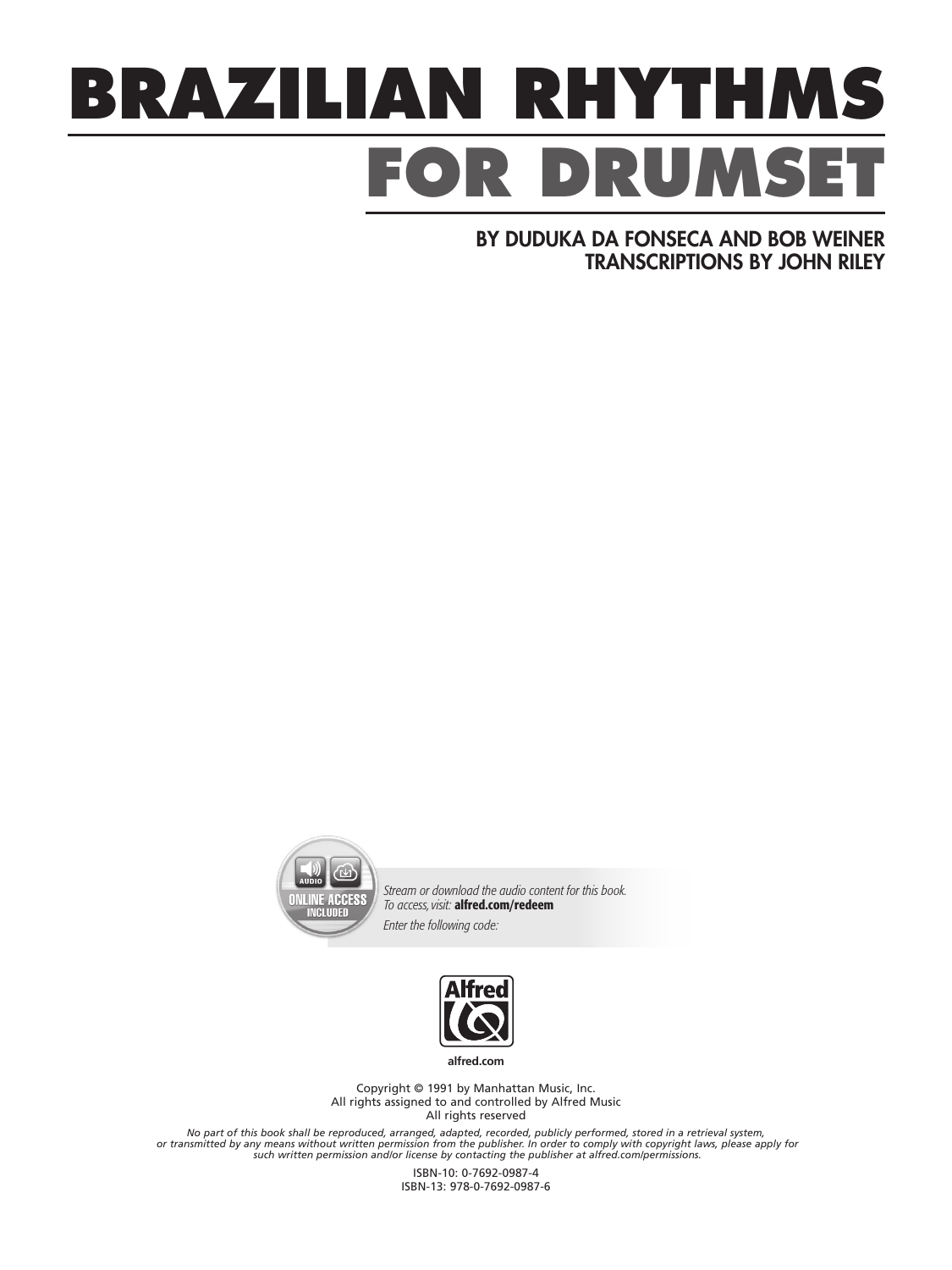## **CONTENTS**

| <b>ACKNOWLEDGMENTS</b>                     | 3        | <b>AUDIO TRACKING INFORMATION</b><br><b>BATUCADA (DRUMS)</b>     |
|--------------------------------------------|----------|------------------------------------------------------------------|
| <b>INTRODUCTION</b>                        | 5        | $\mathcal{L}$<br><b>BATUCADA (W/TROMBONE)</b>                    |
| <b>SECTION ONE SAMBA</b>                   | 10       | <b>SECTION ONE SAMBA</b><br>3<br>SNARE DRUM/DRUMSET              |
| <b>BATUCADA</b>                            | 10       | 4<br>SURDO/DRUMSET                                               |
| SAMBA RHYTHMS ON DRUMSET                   | 12       | 5<br><b>BASS DRUM &amp; HI-HAT</b>                               |
| SAMBA CRUZADO                              | 24       | 6<br>MORE SNARE DRUM PATTERNS FOR SAMBA                          |
| SAMBA WITH HI-HAT AND RIDE CYMBAL PATTERNS | 28       | $\overline{7}$<br>MORE SNARE DRUM PATTERNS FOR SNARE DRUM & TOMS |
| <b>SAMBA WITH BRUSHES</b>                  |          | 8<br>SAMBA CRUZADO                                               |
|                                            | 32       | 9<br>SAMBA WITH HI-HAT PATTERNS                                  |
| SAMBA WITH A FUNK FEEL                     | 34       | SAMBA WITH RIDE CYMBAL PATTERNS<br>10                            |
| SAMBA DO PARTIDO ALTO                      | 36       | 11<br>SAMBA WITH BRUSHES                                         |
| <b>SECTION TWO BOSSA NOVA</b>              | 44       | 12<br>SAMBA WITH FUNK FEEL                                       |
| <b>BOSSA NOVA PATTERNS</b>                 |          | 13<br>PARTITO ALTO                                               |
| <b>BOSSA NOVA WITH BRUSHES</b>             | 44<br>47 |                                                                  |
|                                            |          |                                                                  |
| <b>SECTION THREE BAIÃO</b>                 | 49       | <b>SECTION TWO BOSSA NOVA</b>                                    |
| <b>TRADITIONAL FEEL</b>                    | 49       | <b>BOSSA NOVA PATTERNS</b><br>14                                 |
| <b>BAIÃO PATTERNS ON DRUMSET</b>           | 50       | 1.5<br><b>BOSSA NOVA WITH BRUSHES</b>                            |
| PARADIDDLE COMBINATIONS AROUND THE DRUMS   | 53       |                                                                  |
| <b>BAIÃO—RIDE CYMBAL PATTERNS</b>          | 59       | <b>SECTION THREE BAIAO</b>                                       |
| <b>BAIÃO WITH A FUNK FEEL</b>              |          | 16<br><b>BAIÃO/TRADITIONAL FEEL</b>                              |
| <b>AFOXE</b>                               | 62       | <b>BAIÃO PATTERNS ON DRUMSET</b><br>17                           |
|                                            | 65       | 18<br><b>HI-HAT PATTERNS</b>                                     |
| <b>CATERETE</b>                            | 66       | 19<br>PARADIDDLE COMBINATIONS AROUND THE DRUMS                   |
| <b>SECTION FOUR MARACATU</b>               | 67       | 20<br><b>BASS DRUM VARIATIONS</b>                                |
| <b>FOLKLORIC FEEL</b>                      | 67       | SNARE DRUM CROSS STICK                                           |
| <b>MARACATU ON DRUMSET</b>                 |          | <b>BAIÃO-RIDE CYMBAL PATTERNS</b><br>21                          |
|                                            | 68       | 22<br><b>BAIÃO WITH A FUNK FEEL</b>                              |
| <b>SECTION FIVE MARCHA AND FREVO</b>       | 69       | 23<br><b>AFOXE</b>                                               |
| <b>MARCHA AND FREVO BASIC PATTERNS</b>     | 69       | 24<br><b>CATERETE</b>                                            |
| <b>SECTION SIX PATTERNS IN ODD METERS</b>  | 70       | <b>SECTION FOUR MARACATU</b>                                     |
| SAMBA IN 3/4                               | 70       | <b>FOLKLORIC FEEL</b><br>25                                      |
| SAMBA IN 7/8                               | 71       | 26<br>MARACATU ON DRUMSET                                        |
| PARTIDO ALTO IN 7/8                        | 71       |                                                                  |
|                                            |          | <b>SECTION FIVE MARCHA AND FREVO</b>                             |
| <b>SECTION SEVEN "LIVE" MUSIC</b>          | 72       | MARCHA AND FREVO BASIC PATTERNS<br>27                            |
| <b>MEDIUM TEMPO SAMBA</b>                  | 72       |                                                                  |
| <b>UPTEMPO SAMBA</b>                       | 72       | <b>SECTION SIX PATTERNS IN ODD METERS</b>                        |
|                                            |          | PATTERNS IN ODD METERS<br>28                                     |
| <b>GLOSSARY</b>                            | 74       |                                                                  |
| <b>DISCOGRAPHY</b>                         | 76       | <b>SECTION SEVEN "LIVE" MUSIC</b>                                |
|                                            |          | 29<br>MEDIUM TEMPO SAMBA                                         |
|                                            |          | 30<br><b>UPTEMPO SAMBA</b>                                       |
| <b>BIBLIOGRAPHY</b>                        | 78       | 31<br>FONSECA/WEINER FAREWELL<br><b>BATUCADA REPRISE</b>         |
|                                            |          |                                                                  |

**KEY Audio cues (text in grey boxes) have been indicated for the convenience of synchronizing written exercises to the recordings**

 $( )$  = optional notes.